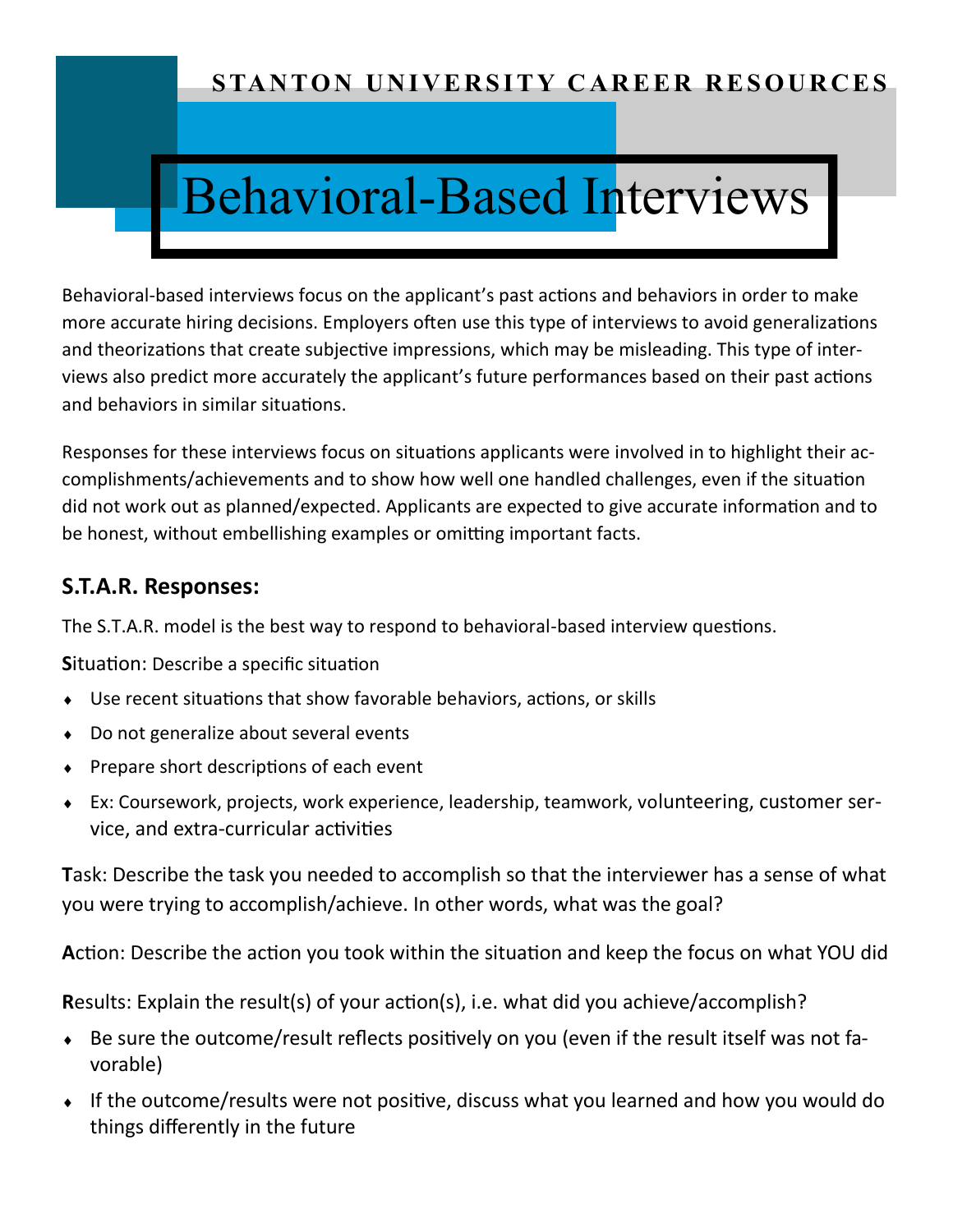# CATEGORIES & QUESTIONS

# ADAPTABILITY/FLEXIBILITY

- Tell us about a time you had to branch outside your comfort zone
- Describe a time when you adjusted your behavior to meet the needs of different people
- By providing examples, convince me that you can adapt to a wide variety of people, situations, and environments
- Describe a time you had to completely change your plans because something unexpected happened. How did you handle the change in plans and what was the result?
- Tell us a time when you reacted quickly to changing conditions. What was the impact of the change on you?
- Describe a time when you worked effectively in an environment in which the parameters and expectations changed frequently

# COMMUNICATION

- Give me an example of a time when you had to use good communication skills in dealing with a difficult or upset client/coworker/peer
- Tell us about a time when you had to use persuasion to see your point of view
- Give an example of a time when you had to use your presentation skills to influence someone's opinion. What was the end result?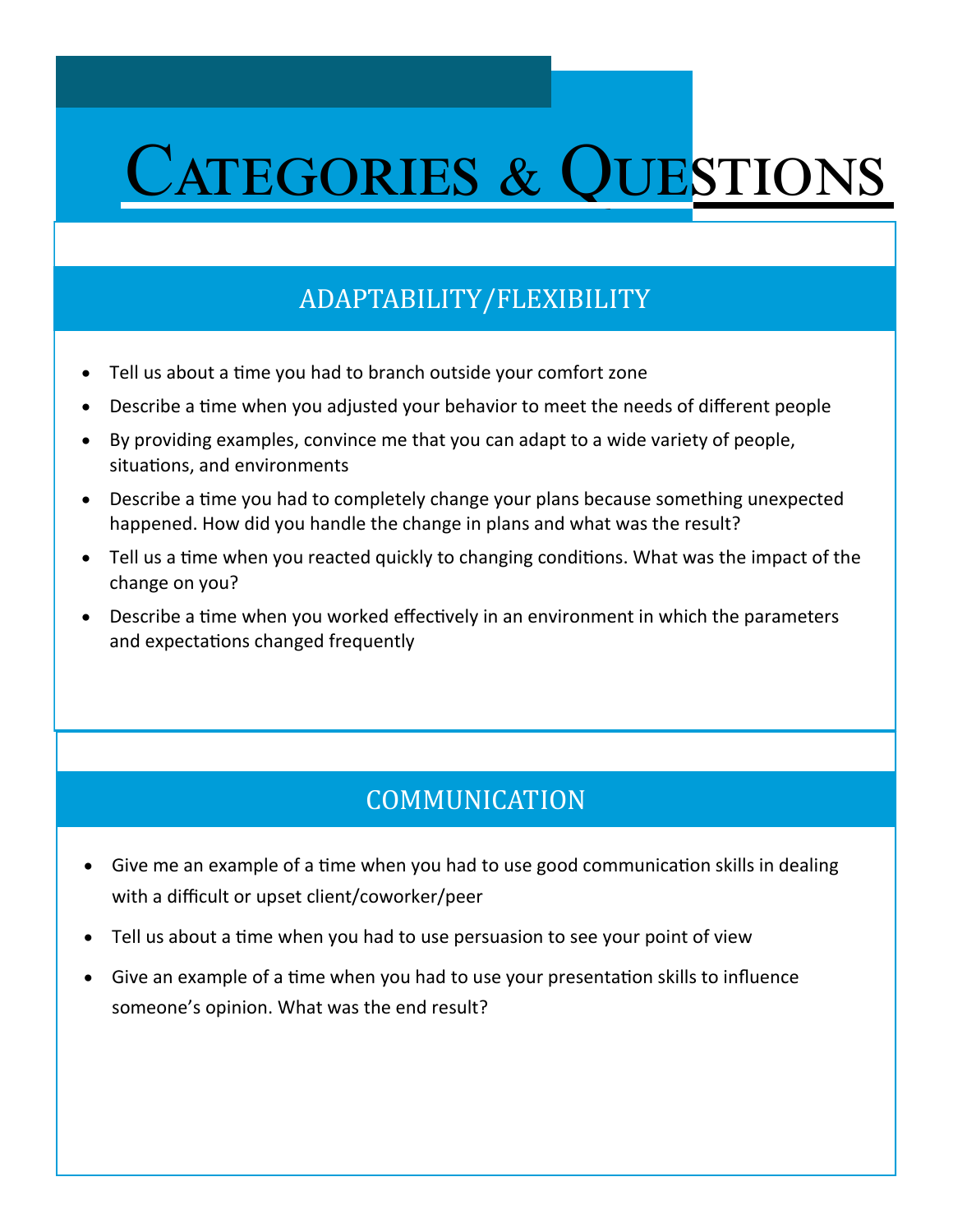# CONFLICT MANAGEMENT

- Tell us about a time when you experienced a conflict with a coworker or teammate. What strategies did you use to resolve the situation?
- Tell me about a time you had to work with a difficult coworker
- Tell us about a time when a conflict in the workplace got in the way of you being able to do your job
- What do you do when a conflict in the work or in school?
- Describe a decision you made that was unpopular and how you handled implementing it

# DECISION MAKING

• Explain a tough decision you made and how you came to the conclusion you did. Would you make the same decision if you could do it again?

# DIVERSITY

- Tell us about how you have helped promote diversity and inclusion?
- Tell us about a time when you worked in a diverse environment or on a diverse team. What did you learn from this experience?
- What is your definition of diversity?
- Describe for us a time you noticed someone was not respecting diversity. How did you respond?

#### ETHICS AND INTEGRITY

- Share with us a time when you did the right thing, even when it was not going to be popular
- Describe for us a time when you witnessed a friend or colleague doing something wrong. What did you do?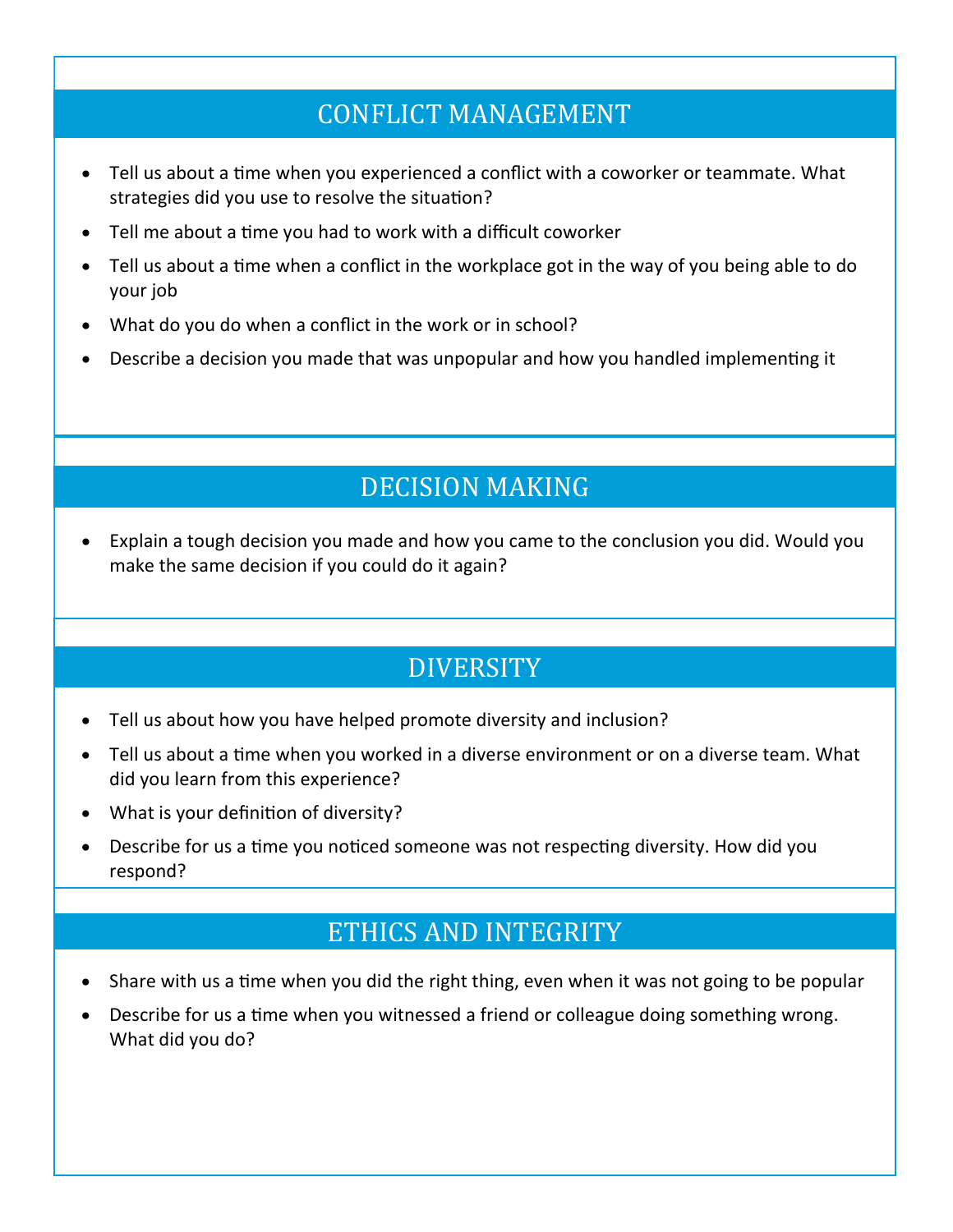# GOAL SETTING

• Give me an example of a time when you set a goal and were able to meet or achieve it

# LEADERSHIP

- Tell me about a time when you had to go above and beyond the call of duty in order to get a job done
- What strategies have you used to get individuals to work well together to achieve a common goal?
- Share an example where you utilized strong leadership skills
- Give us an example of a time when you successfully managed a group
- Tell us about a time when you had to lead others to implement a difficult change

# PRIORITY SETTING/PLANNING & ORGANIZATION

- Describe the system you use for keeping track of multiple projects. How do you track your progress so that you can meet deadlines? How do you keep yourself focused?
- Give us an example of a time when you were unable to complete a project on time. What would you differently next time?
- Give us an example of a time when you were faced with conflicting priorities. How did you determine the top priority?

# PROBLEM SOLVING

- Describe a problem you were faced with and how you handled it
- Give a specific example of a time where you used good judgment and logic to solve a problem